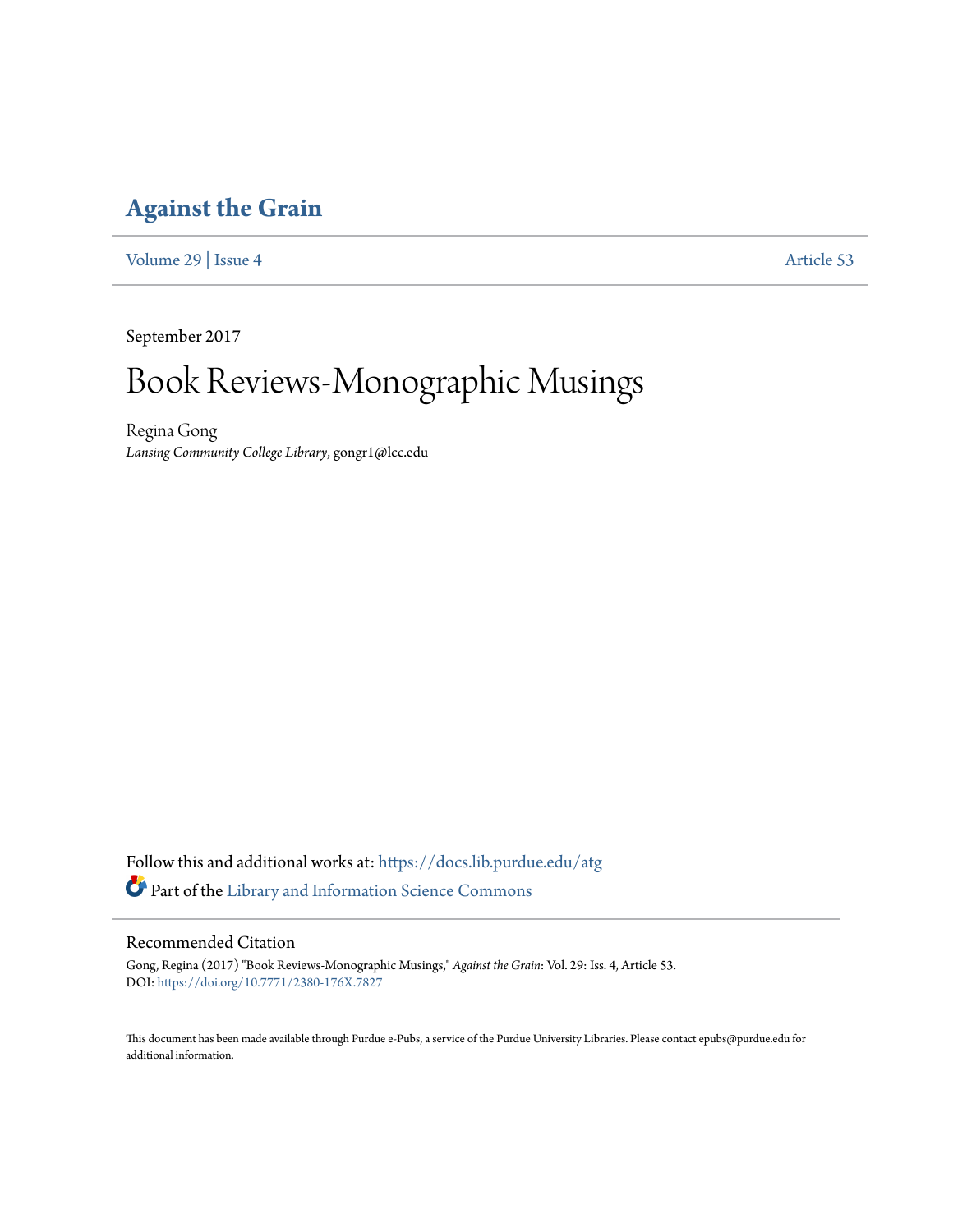# Book Reviews — Monographic Musings

Column Editor: **Regina Gong** (Open Educational Resources (OER) Project Manager/Head of Technical Services and Systems, Lansing Community College Library) <gongr1@lcc.edu>



*Column Editor's Note: Summer has come and gone and a new school year is upon us once again. I hope this start of the academic year brings new opportunities for all of us to engage with our colleagues and the people we serve. I'm back to reviewing books again after a brief hiatus due to work commitments. What better way to get back to writing reviews than this book "The Heart of Librarianship: Attentive, Positive, and Purposeful Change." This book really inspired me to look into ways that I can be more effective in advocating and embracing change. While change may sometimes evoke fear and uncertainty, we all should welcome this as an opportunity to improve and challenge the way we do things.* 

*There's a number of interesting books reviewed in this column as well so I hope it piques your interest and maybe prompts you to order one for your library or for yourself.* 

*If you like to read and write about what you've read, contact me at <gongr1@lcc.edu> and I may have just the right book for you. Until next time and happy reading! — RG*

**Stephens, Michael**. *The Heart of Librarianship: Attentive, Positive, and Purposeful Change*. Chicago, IL: ALA Editions, 2016. 9780838914540. 176 pages. \$48.

Reviewed by **Regina Gong** (OER Project Manager/Head of Technical Services & Systems, Lansing Community College Library)  $\leq$ gongr $1$ @lcc.edu>

Let me start by saying that I really like this book. For me it is both timely as it is relevant. It speaks to how librarians can affect the change we want to happen both within our profession and beyond. It takes the lens of empathy as a mirror to look into the issues we are passionate about and advocate for in our work as librarians and educators

This book is a curated collection of articles from **Michael Stephens'** *"Office Hours"* column in the *Library Journal*. **Stephens** is Assistant Professor in the School of Information at **San Jose State University**. He is instrumental in designing and teaching the online postgraduate course, *The Hyperlinked Library*, which focuses on the powerful emerging trends, tools and processes driving change in library and information communities. A prolific writer and author of numerous publications, he also maintains a long-running blog *"Tame the Web"*  (*https://tametheweb.com/*) that serves a platform for LIS practitioners and students to engage in participatory learning. **Stephens** is also a frequent keynote speaker who has travelled the world speaking about emerging technology, trends, and how library schools can make LIS curriculum more relevant and in tune to current needs of students as well as changing user expectations. The book unmistakably highlights the author's perspectives and exposure to trends happening outside of the U.S. that makes for an interesting and eye-opening read.

Clocking in at just 142 pages, this book is a quick read. The chapters are presented as stories and conversations based on an overarching theme of connection and connectedness. It opens with a discussion of what it means to be a "hyperlinked librarian." **Stephens** characterizes a hyperlinked librarian as someone who believes that the "library is everywhere — it is not just the building or virtual spaces." By having this mindset, it reinforces the importance of reaching out to all users and not just those who come into the building, (p. 2). Hyperlinking also challenges existing organizational structures and supports organizations that are flatter and more team-based rather than the traditional hierarchical model. This chapter also talks about dealing with changes in our organizations and handling chaos and roadblocks that come our way when implementing the new and unfamiliar. One that gives me pause is the way **Stephens** talks about the proverbial complaint of librarians of not having the time to learn or keep up with what's new or what's trending in our field. While we all wear many hats and are stretched

beyond our limits, I tend to agree with him when he mentions that, "I don't have the time" is sometimes just an excuse to sidestep learning something new or going beyond our comfort zones. Maybe the mindset we need to have when confronted with yet another technology to learn or new initiative to get involved with is "what do we make time for?" Also in this chapter is **Stephens'** discussion on engaging in reflective practice. This means taking the time to reflect on our accomplishments, failures, and decisions as well as our practices and how we might improve it to better serve everyone. The author further mentions that while we practice introspection, we should not forget to be visible, to be present, and engaged with the people we serve.

Not surprisingly, there are chapters that speak of the author as a LIS professor and his thoughts on remaking and improving the library school curriculum so that it reflects current practices. He is big on learning and teaching in the open by way of writing in public spaces such as blogs or wikis. Because he is hyperlinked, **Stephens** encourages social media participation among his students (Twitter, Facebook, Goodreads, and other social sites) as a way of building personal learning networks and increasing connections to people outside of the profession.

This book, while based on a column written over a course of a few years, is surprisingly not dated. What he writes four years ago still resonates today. Reading this book brings a sense of hope, inspiration, and excitement for what the future holds and for the new generation of hyperlinked librarians entering our profession. After all, the heart of librarianship are the people that provide its lifeblood.

**Soehner, Catherine** and **Darling, Ann**. *Effective Difficult Conversations: A Step-by-Step Guide*. Chicago, IL: ALA Editions, 2017. 9780838914953. 128 pages. \$38.00.

Reviewed by **Ashley Fast Bailey** (Director, Collection Development and Workflow Solutions, Central U.S., GOBI Library Solutions) <abailey@ybp.com>

We've all been there. At some point in our career we will have to sit down and have a difficult conversation. Whether that talk is with a colleague, a direct report, or an administrator, there will come a time when an issue needs to be addressed in order to keep a healthy work environment. **Catherine Soehner**, Associate Dean for Research and User Services at the **University of Utah**, and **Ann Darling**, the Assistant Vice President of Undergraduate Studies also at **University of Utah**, draw on their extensive knowledge about having these difficult conversations and provide practical ways to navigate these choppy waters. By drawing on their research, past experiences, and knowledge they outline ways to have these conversations in *Effective Difficult Conversations: A Step-by-Step Guide.*

**Soehner** and **Darling** are clear from the introduction that this is not meant to be a self-help book, but rather a guidebook in providing ways in which to prepare, conduct, and follow up from hard conversations. Beginning by defining what a difficult conversation is, they outline the components of what constitutes this type of communication. Each person might view a difficult conversation a little bit differently due to their own communication skills or level of comfort with certain types of conversations. Through examples, **Soehner** and **Darling** give some illustrations on what a difficult conversation might be.

As with any difficult conversation, one must prepare ahead of time to make it most effective. **Soehner** and **Darling** refer to this process as "getting clear." By preparing one's self to have this type of conversation and doing some self-reflection ahead of time, it ensures that the talk is approached in the best manner possible. Before one has this conversation, **Soehner** and **Darling** suggest gathering resources. By having documentation for the conversation or consulting with others,

*continued on page 31*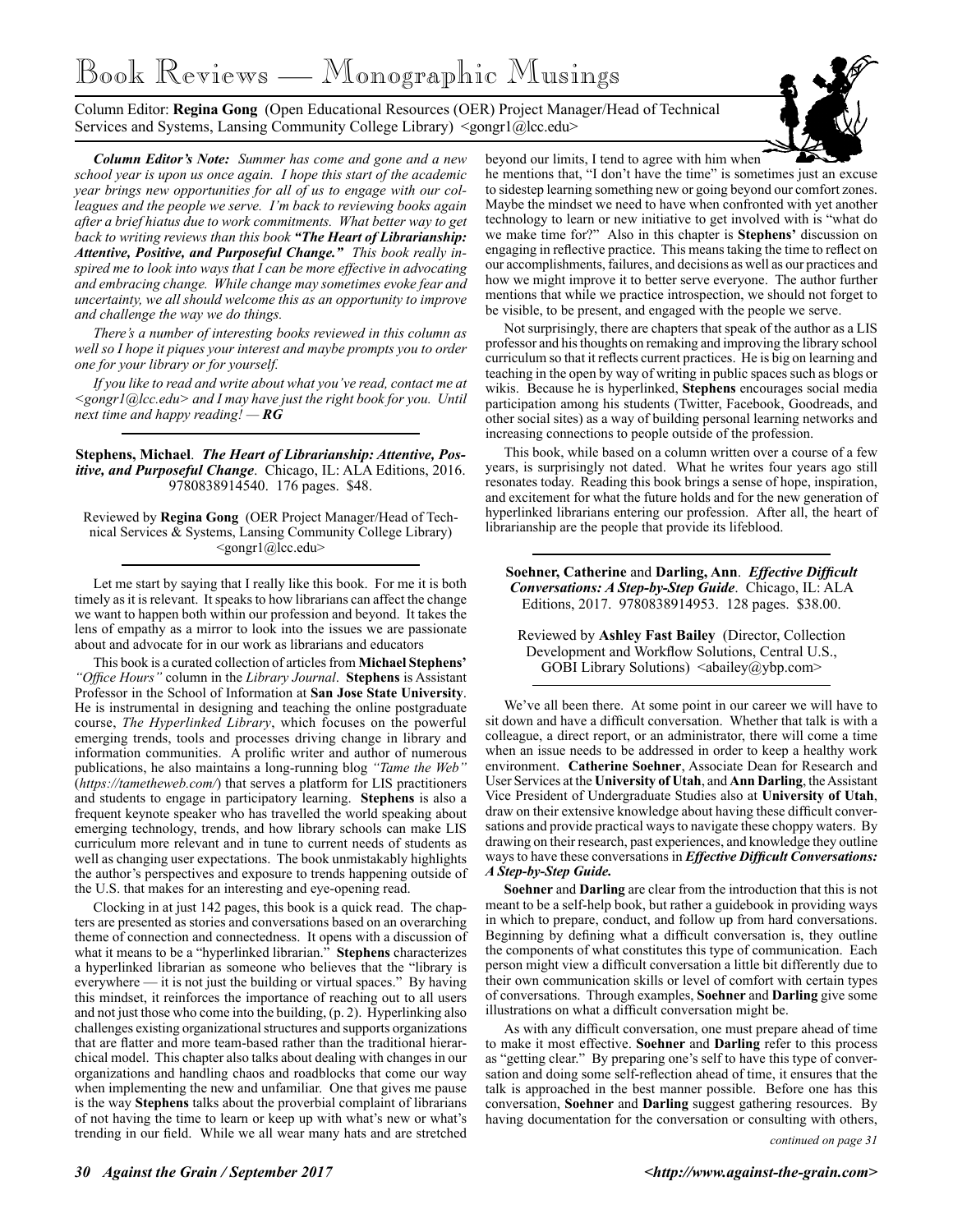the conversation can stay objective and to the facts. It allows you to keep the messaging of that difficult conversation focused on the primary message. Tempers and personalities can derail or hinder these types of conversations and by keeping to the message of the talk, it is more likely to be effective.

**Soehner** and **Darling** spend some time in their work focusing directly on the conversation and break it down into six parts. During the conversation, the person conducting the talk can use their six steps to have an effective dialogue and work towards the desired outcome. Within these six steps (stating the facts, asking, listening, engaging to understand, paying attention, and exploring options) the authors give great practical advice and real-life examples on how to approach certain situations. They also provide many great nuggets of wording and thought to help think through the conversation and how it might go.

Once one initiates this type of conversation, it doesn't stop when it's over. Just as with the preparation that **Soehner** and **Darling** write about, there is also follow up. Difficult conversations should be written up and followed up on. Both the person conducting the conversation and the person on the receiving end need to have action items to ensure the problem or issue is resolved or closure is achieved. Writing up the conversation after the fact is one way of doing this. The authors also give examples based on their sample conversations throughout the work.

The last few chapters of the book focus on the various groups that conversations might occur between: co-workers, management, and administration. Each chapter provides various scenarios and outcomes of difficult conversations — how they were prepared for, talked through, and the follow up.

*Effective Difficult Conversations* empowers librarians to feel confident in having hard conversations in the work place. No one is exempted from having these hard talks. **Soehner** and **Daring** provide practical and effective ways in confidently broaching these conversations. The step-by-step processes outlined in this work are very practical and easy to understand with real world implications.

**Breeding, Marshall**, ed. *Library Technology Buying Strategies*. Chicago: ALA Editions, 2016. 978083891467. 136 pages. \$55.00.

Reviewed by **Dao Rong Gong** (Systems Librarian, Michigan State University Libraries)  $\langle \text{gongd}(\hat{\alpha})$ msu.edu>

During the past decade, developments in library technology have grown quite remarkably from the traditional system we have become accustomed to. With the library system industry repositioning itself to take on the challenges of providing new service models, continuing technology innovations, as well as expanding business acquisitions and reorganization, it is imperative for libraries to look for new strategies when acquiring library systems. There are already a number of books out there on library technology (for example *Selecting and Implementing an Integrated Library System* by **Richard Jost**, 2015) so this book is not unique in that regard. However, what stands out is that it is edited and written by **Marshall Breeding**, a prominent name in the field of library technology. **Breeding** has written a large number of publications about the paradigm shift in library systems — from mainframe era, to client/server systems and on to the current web-based platforms. It's interesting to see the author's take on this topic because of his extensive experience and perspective on the evolution of library technology. The book discusses a broad range of technological concepts with discussion points organized by what **Breeding** regards as most important in library system acquisition. It covers topics such as request for proposals (RFP), resource sharing, cloud computing, library service platforms and acquiring eBook platforms.

Most of the time, we do not normally read about inter-library loan (ILL) in the context of library technology advancement but this book provides a much needed discussion on this topic with two chapters

focusing on resource sharing. From a system perspective, the author touches on various shared systems commonly implemented, serving various types of libraries. In terms of resource sharing services, the author provides a good discussion on consortia and collaborative service models. It also further highlights ILL interoperability standards, and shows how to best navigate through the many elements of systems that handle inter-institutional lending and borrowing.

There is a chapter that deals with different types of library systems and computational architectures behind those products, which is based on author's previously published article. In this chapter, **Breeding** made distinctions between the term "Integrated Library System" and the "Library Service Platform," a term he proposed in 2011. He argues that the line can be drawn in the context of evolving technology and demands to the library system. He presents a collection of broadly defined system characteristics that describes the functional and technical structure of library systems. By coupling (or decoupling) the characteristics in the library services context, **Breeding** was able to categorize library systems into "integrated library system," "progressive integrated library system" and "library services platform." This offers a unique perspective that allows a better global view of the otherwise complex library technology ecosystem.

The two chapters about RFP by **Nikki Waller**, managing editor for **ALA** TechSource is by far the most practical among all the other chapters. For many organizations, RFP is a standard procedure that cannot be avoided when purchasing library systems and **Waller** does a good job in walking the reader through a step-by-step RFP process and providing detailed information on what a RFP is all about. Her tips (some are from the very vendors at the RFP receiving end) are casual and helpful. She even warns about restraining from the temptation of copying and pasting RFP boilerplate straight from the Internet "because vendors have seen the boilerplate, and bid writers can respond to it in their sleep" (page 19).

There is no one-size-fits-all answer for selecting a library system. However, understanding how library systems work and what constitutes a strategy in choosing library products is a good way to approach this all too overwhelming process. *Library Technology Buying Strategies* is maybe a good starting point for all libraries thinking of making small or big-ticket technology purchases.

**Moniz, Richard**, **Joe Eshleman**, **Jo Henry**, **Howard Slutzsky** and **Lisa Moniz**. *The Mindful Librarian: Connecting the Practice of Mindfulness to Librarianship.* Waltham, MA: Chandos Publishing, 2016. 9780081005552. 238 pages. \$78.95.

Reviewed by **Margaret M. Kain** (Reference Librarian for Education, University of Alabama at Birmingham Libraries)  $\langle$ pkain@uab.edu>

*The Mindful Librarian* at first glance may seem like an unusual topic for librarians, however, authors **Moniz (R.)**, **Eshleman**, **Henry**, **Slutzsky** and **Moniz (L.)** take readers on an enlightening journey into the practice of mindfulness. These distinguished authors, consisting of four library professionals plus a practicing psychologist who is also a psychology professor, demonstrate how the user experience may vary depending on how mindful the librarian is during the interaction. **Moniz (R.**), et al., use real library practice examples to show how teaching and interacting experiences may be enhanced for both librarians and library users.

Providing a how-to conversation with useful tips, authors explore mind based stress reduction or MBSR techniques. Outlining how mindfulness helps reduce stress, detailing how science provides evidence of the value of mindful practice in daily life. The authors **Moniz (R.)**, et al., stress that while the practice of mindfulness has a beneficial impact when addressing the needs of library users, their focus is on librarians themselves, noting that materials generally written on mindfulness emphasize readers should "begin with themselves" (p. xviii).

The authors start with a general introduction that provides background information about mindfulness and how it is a valuable tool *continued on page 32*